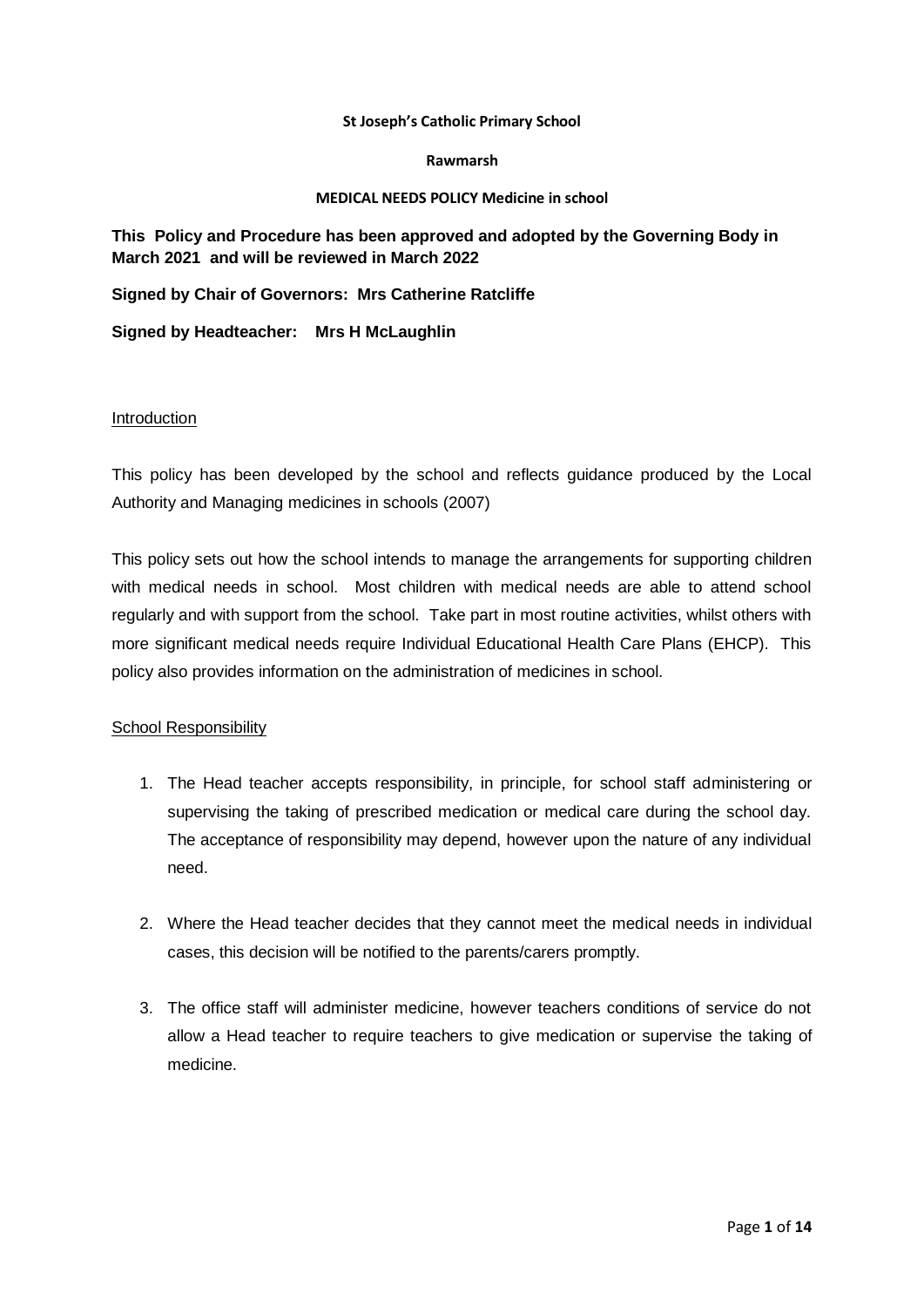- 4. If correct procedures are followed, staff will normally be fully covered by their employer's public liability insurance in the event of a claim. If legal action over an allegation of negligence were pursued, the employer rather than the employee is likely to be held responsible.
- 5. The designated member of staff with key responsibility for medicines and medical care is Mrs s Briggs in association with Mrs S Firth in the office. Mrs Briggs and Mrs Firth will oversee any arrangements for students with medical needs participating in offsite school activities.

Parents are required to bring any medication to the school office where a record is required. This will record the medicine administered. The Deputy safeguarding lead and SENDCO will be responsible for keeping a record of all pupils who have significant medical needs. These will be distributed to class teachers, support staff and school office.

Office staff will notify parents/carers where their child refuses to take medication prescribed and will inform parents/carers of any expired/unwanted medicine has been left in school and requires collection.

- 6. Where Health professional advises that a Care Plan is required for a child with significant medical needs, for reasons of confidentiality details to be kept locked up in the school office of SENDCO folder or Safeguarding if needed. Care Plans are kept in the school office and the Pastoral Manager is responsible for updating these.
- 7. The school policy does not allow pupils to carry their own medicines. All medication should be handed into the school office. In the case of asthma sprays these are kept with the class teacher in each classroom.
- 8. In some circumstances e.g. severe allergic reactions, which may require immediate administration of medicines, those staff who have volunteered will have received training.
- 9. All medicines will be stored in a locked cupboard in the school office under the Control of Substances hazardous to Health Regulations 2002 (COSHH)
- 10. Where student's medical needs require the appointment of care workers, this arrangement is likely to come under the direction of the Special Education Needs Coordinator and will be reviewed under the SEN process.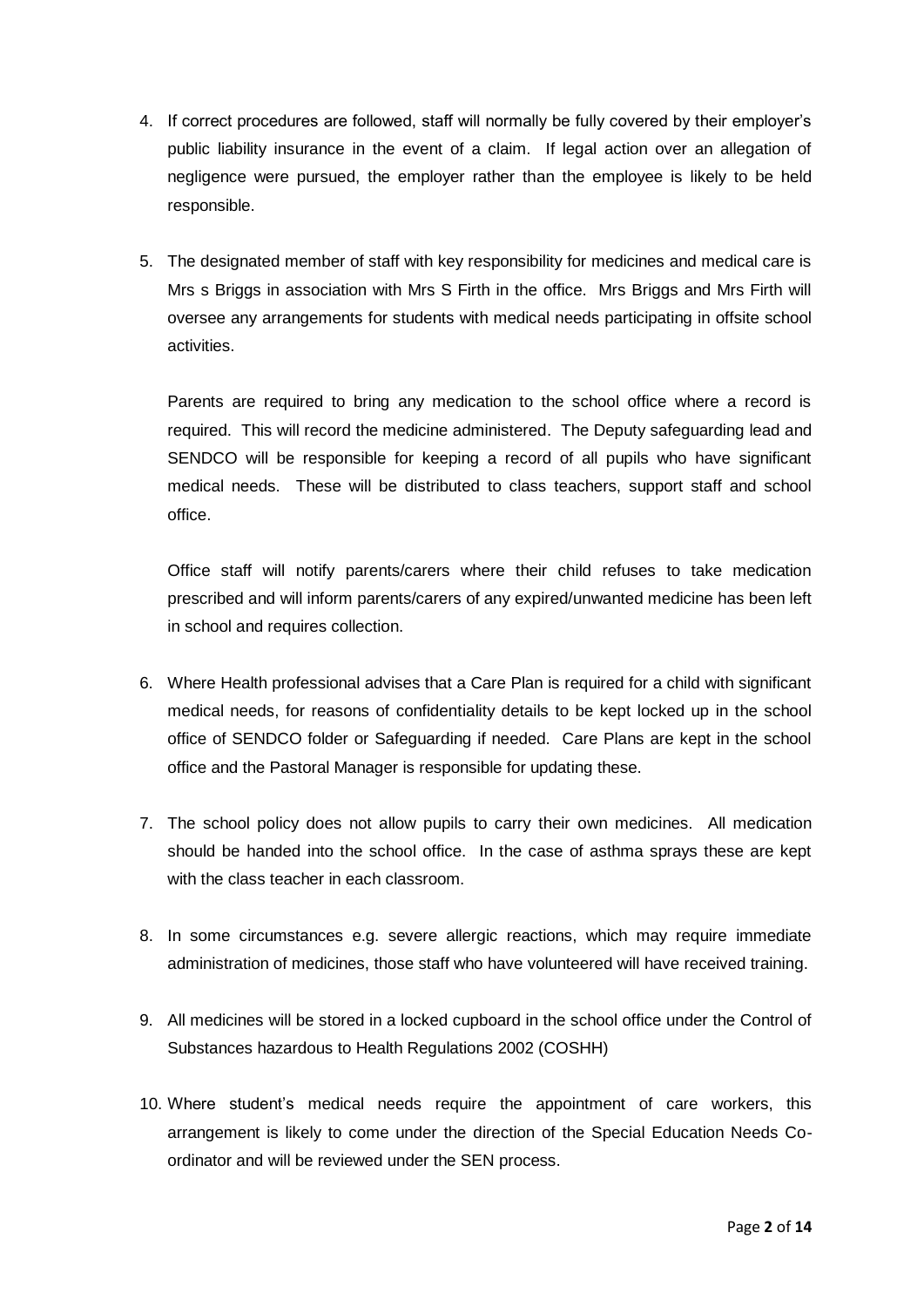### The Responsibilities of Parents/Carers

- 1. Whilst we encourage regular school attendance, pupils who are acutely unwell should not be in school.
- 2. Parents/carers should try to ensure that their child's medication is taken out of school hours where possible.
- 3. When pupils are required to take medicines during school time, parents/carers should complete the Request for School to Administer Medication and either complete at the time or return the completed form back to the school office.
- 4. The school will not accept medications that have been taken out of the container as originally dispensed nor make changes to dosages on parental instructions (Medicines Act 1968)
- 5. If parents/carers prefer to administer medication themselves to their children during school time, they should discuss this with the Head teacher.
- 6. Parents/carers should ensure that they provide the school with emergency contact(s) where they or a nominated person can be contacted should their child become ill.
- 7. Parents/carers should regularly check the expiry date of medicines; the responsibility for collecting expired or unwanted medicine lines with the parent/carer. School will periodically check medicines held at the school – parents/carers will be contacted and they should arrange to collect and dispose of such medicines.
- 8. Where a student has a significant medical need and health professionals advised that an Individual Care Plan is required, parents/carers will be expected to fully participate in providing information in relation to the medical condition, agreeing and signing the plan for their child.
- 9. Parents/carers should inform the school as soon as possible of any changes in their child's condition of treatment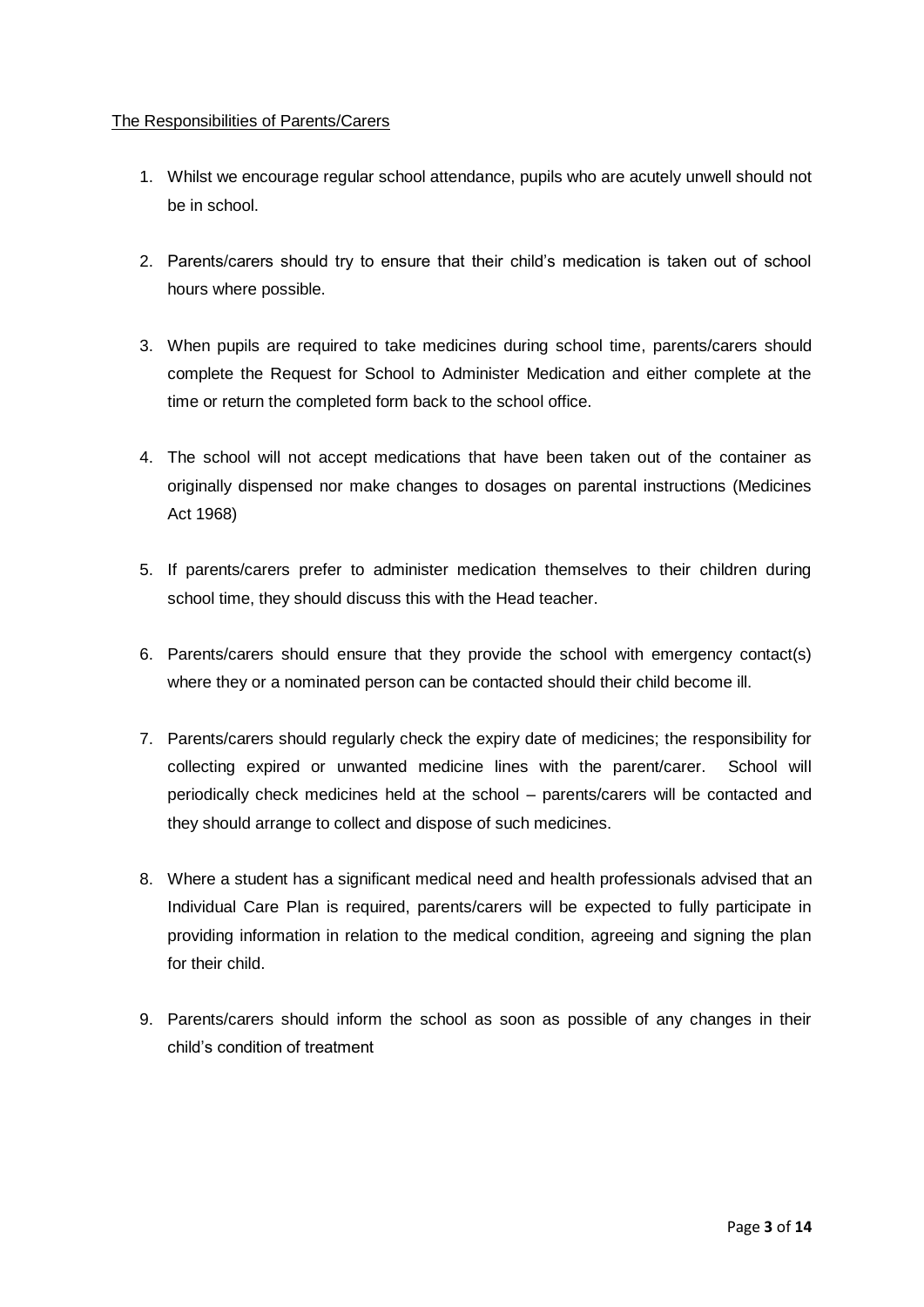10. Whilst school will endeavour to maintain confidentiality, in some cases in the interests of the student's safety, information about their condition and treatment will be made available to staff in areas where students do not normally have access. In these cases, the permission of the parent/carers and pupils will be sought.

## The Responsibility of the Pupil

- 1. Whilst we encourage regular school attendance, students who feel very poorly before leaving home in the morning should ensure that they tell their parent/carer, who can then decide whether they are well enough to attend school.
- 2. Prescribed medicine should be taken out of school hours if possible. However, if with their parent/carers permission they need to bring medicine into school. Parents need to complete 'Request for school to Administer Medication form'
- **3. ALL** medicine (except that which maybe required to be taken in an emergency e.g. epi pen or asthma) needs to be handed into the school office, and a trained member of staff will supervise the taking of it. Parents should never give their medication to their child or anyone else.
- 4. Where a student of sufficient understanding has a significant medical need, which requires an Individual health Care Plan, the student, will be invited to participate in drawing up and agreeing the plan.
- **5.** Whilst the school will try to maintain confidentiality, in the interests of safety, some medical information relating to the condition and treatment may be required to be made available to staff at school. This will be discussed when drawing up the Individual health Care Plan**.**

## The School's Emergency Procedures

- 1. Where it is clear that a student requires urgent medical attention, an ambulance will be called.
- 2. The caller will try to provide details of the student's known condition and symptoms. Where possible,, they will give the name and date of birth of the student etc.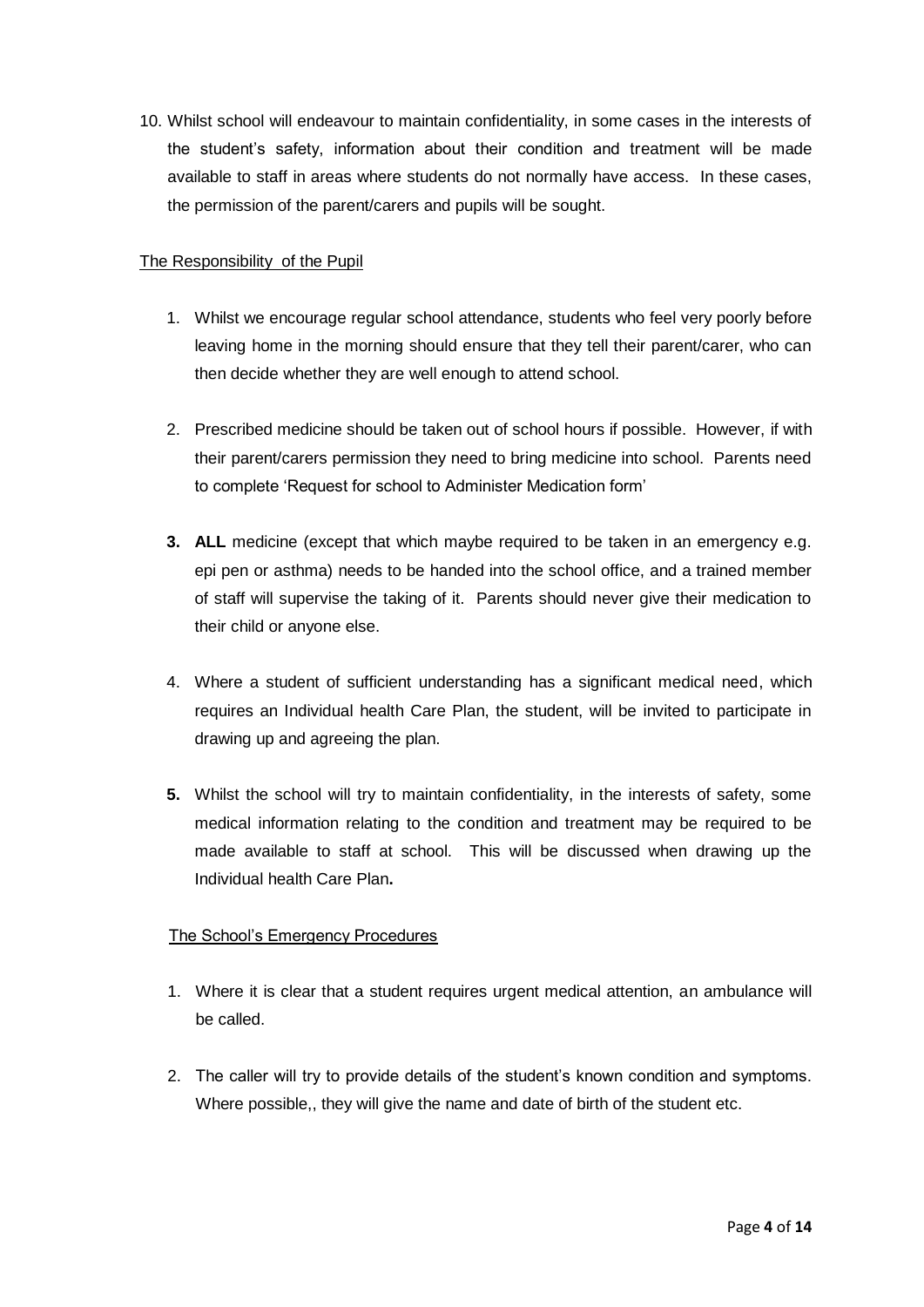- 3. Where urgent medication is required, e.g. Epipen, the school will endeavour to administer the medication by a trained member of staff and call for an ambulance simultaneously.
- 4. The caller will give their name and provide details of the school's location to aid the Ambulance Service.
- 5. Parents/carers will be contacted as soon as possible where emergencies arise.
- 6. A Student taken to hospital by ambulance will be accompanied by a member of staff where necessary and remain with them until the parents/carers arrive.

## **Training**

- 1. Members of staff who volunteer to administer medication will receive training by suitable qualified medical professionals.
- 2. Request for school training will be notified to the Health Education Nurse Advisor, who will arrange for this to take place.
- 3. A record of who delivered the training and who received the training will be kept by the school. A date for review of further training will be agreed at the first training session.
- 4. If a serious medical incident occurs in school, a debriefing session will be arranged in school.

#### Record Keeping

The school will deep records of the following:

- Medication administered or supervised (see department of health guidance)
- Individual Health Care plan appendix B/form B
- Notification from parents/carers giving consent regarding medication issued (see form C)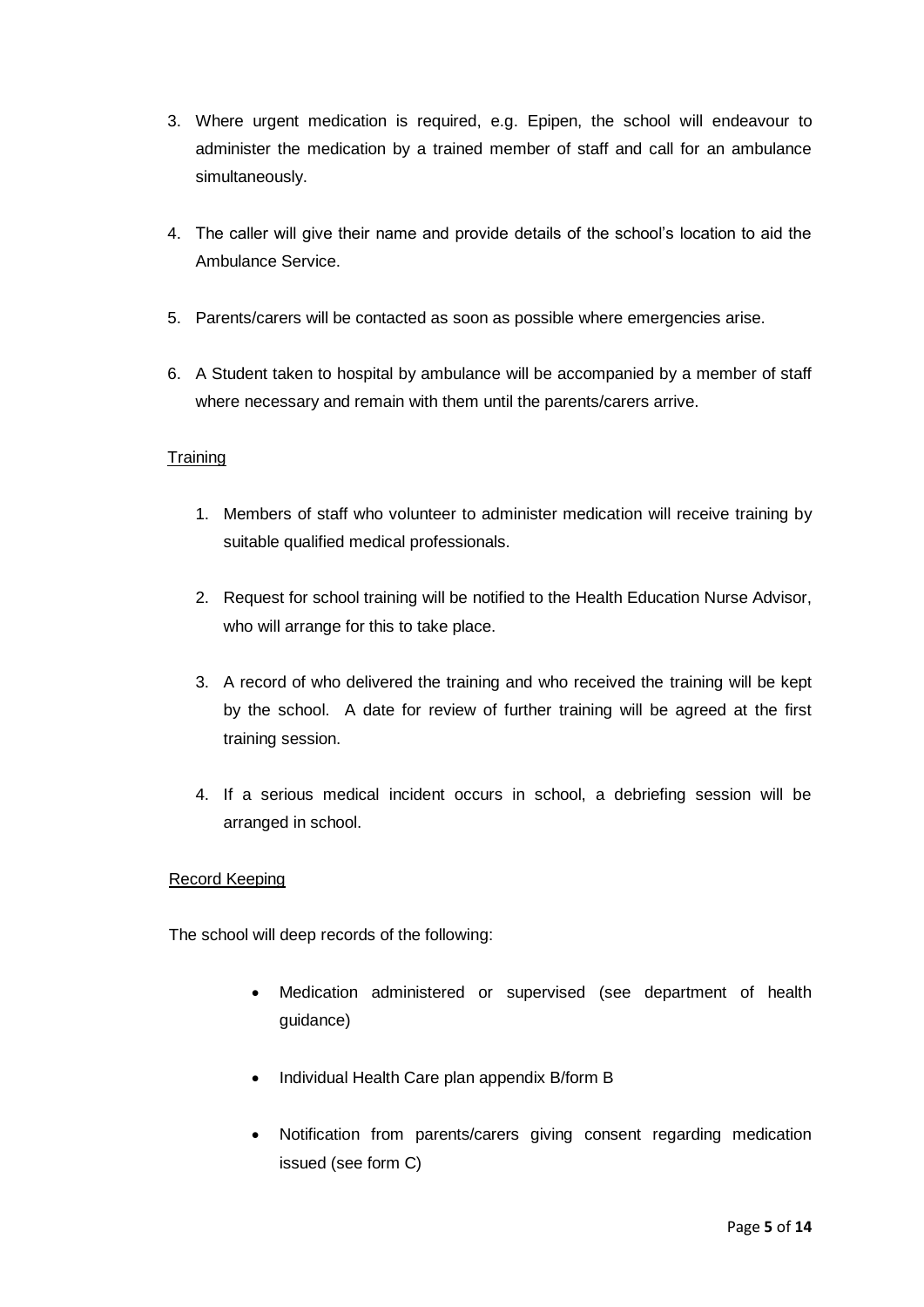- Training records B1/Form B or Form D
- All records referred to in this policy will be kept separately
- These records will be transferred with the student to subsequent schools throughout their school career.
- Secondary schools will retain these records for Y11 leavers for a further 5 years
- Details of all students that require to be seen by a first aider are logged on a medical log

## **Confidentiality**

- 1. Whilst the school will endeavour to maintain confidentiality, in the interests of safety some medical information relating to a student's condition and treatment may be required to be made available to staff at school. This will be discussed at the meeting to arrange an Individual Health Care Plan.
- 2. Sometimes it will be appropriate for a photograph to be kept with the student's Individual Health Care Plan. Normally these will be kept in a safe place and not displayed in areas visible to staff and other pupils due to GDPR

## Monitoring and reviewing the policy

The Head teacher will ensure that this policy is implemented and monitored and is made known to parents/carers, staff and students.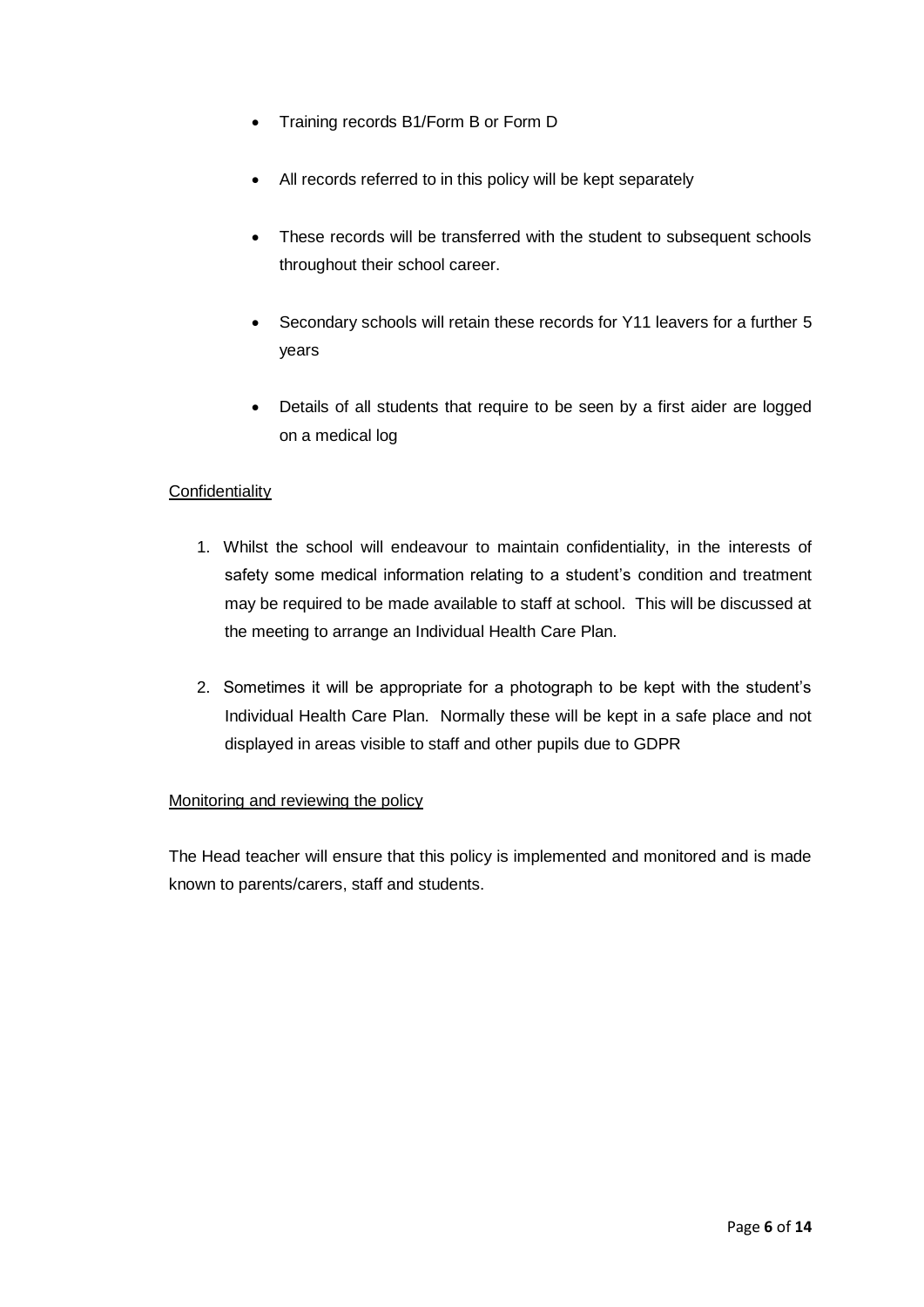## **Appendix**

- Appendix  $1$  pen portrait
- Appendix 2 Emergency Care Plan
- Appendix 3 Details for Ambulance Control
- Appendix 4 Record of medication administered to students
- Appendix  $5 -$  Medical log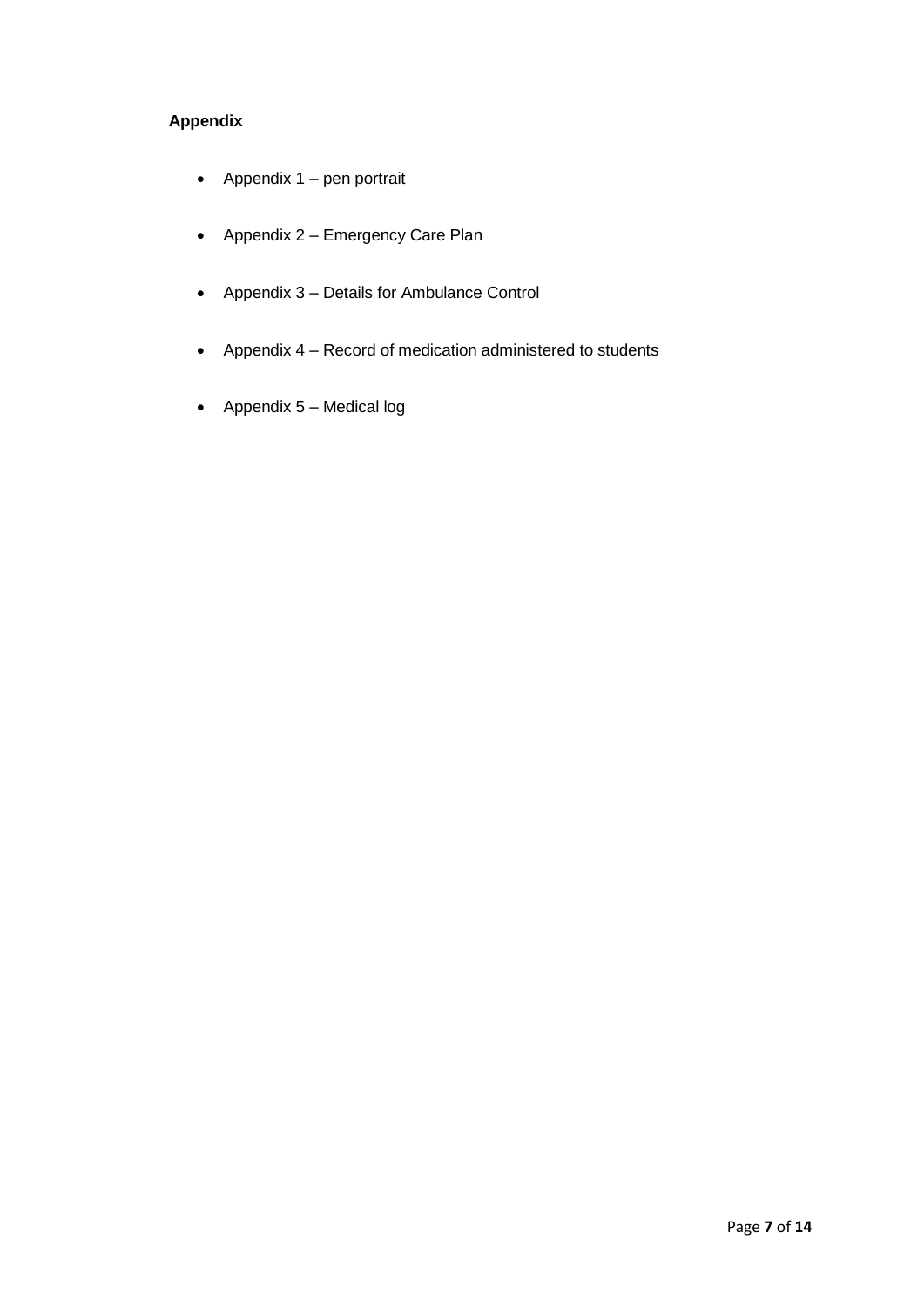Name

| picture                            | Private & Confidential |  |  |
|------------------------------------|------------------------|--|--|
|                                    |                        |  |  |
| Strengths and Interests:           |                        |  |  |
| Current areas of concern:          |                        |  |  |
| <b>Communication:</b>              |                        |  |  |
| Situations which may cause stress: |                        |  |  |
| Recommendations for staff:         |                        |  |  |
| <b>Medication:</b>                 |                        |  |  |
|                                    |                        |  |  |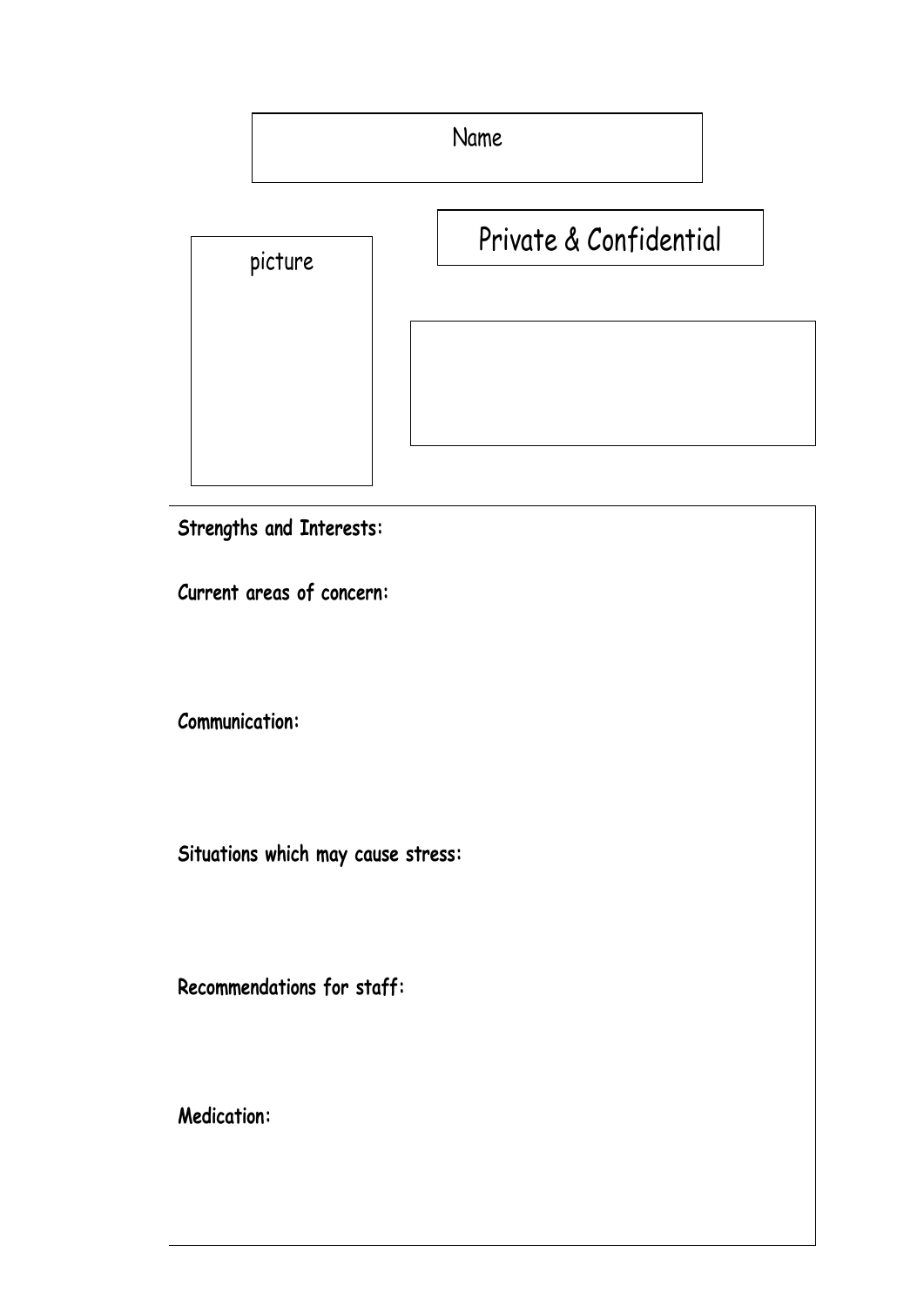## EMERGENCY CARE PLAN

# THIS PLAN MUST BE INSTIGATED IF ANY PUPILS SUFFERS ANY INJURY OR **TRAUMA**

Injury to any pupil, which is not significant to others, can potentially be life threatening, so it is always wise to take action if you are uncertain, rather than not act at all.

Types of injuries will include:

- Known or suspected fractures
- Burns Scalds minor or severe
- Blood Loss
- Multiples injuries such as following a fall
- Collapse and or loss of consciousness for any reason
- Difficulty breathing
- Convulsions

*This is not an exhaustive list, or meant to be, but examples of situations, which may present to staff in school.*

**In the event of an emergency, the following Emergency Plan must be employed.**

- **Pupils should not be moved. An adult is to stay with the child**
- **The member of staff present will make contact with the nominated carer**
- **The admin staff will dial 999 and request an ambulance giving the child's details (see next page)**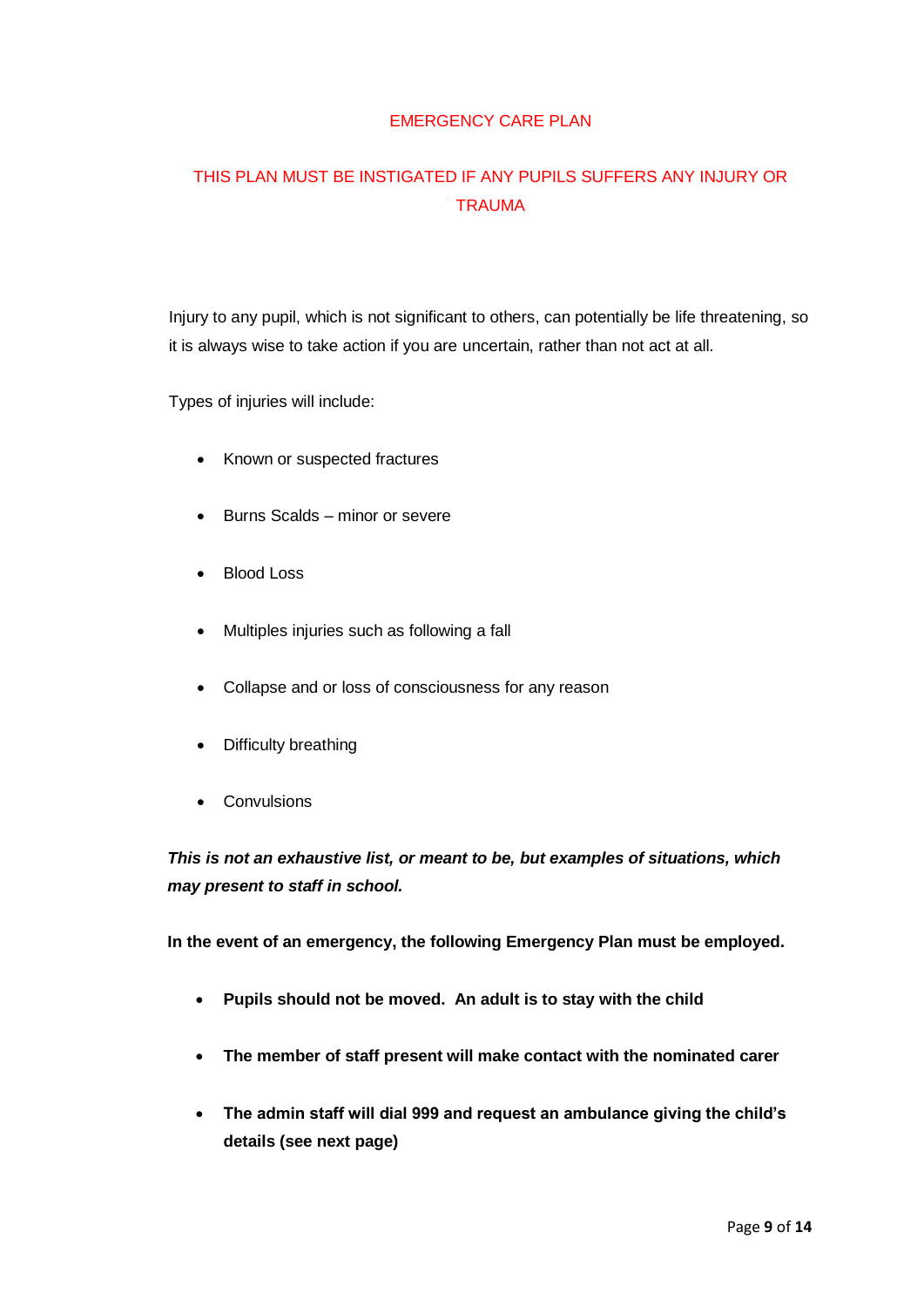- **If the child' needs their medication, the class teacher or nominated person will go to the child**
- **The school's designated first aider/SLT will be called to the site to be in attendance, should resuscitation to be required**
- **Parents to be informed**

**After the pupil has received all the care the school is able to provide, and has left the premises, all events, medication given etc must be recorded on CPOMs and medical books in school.**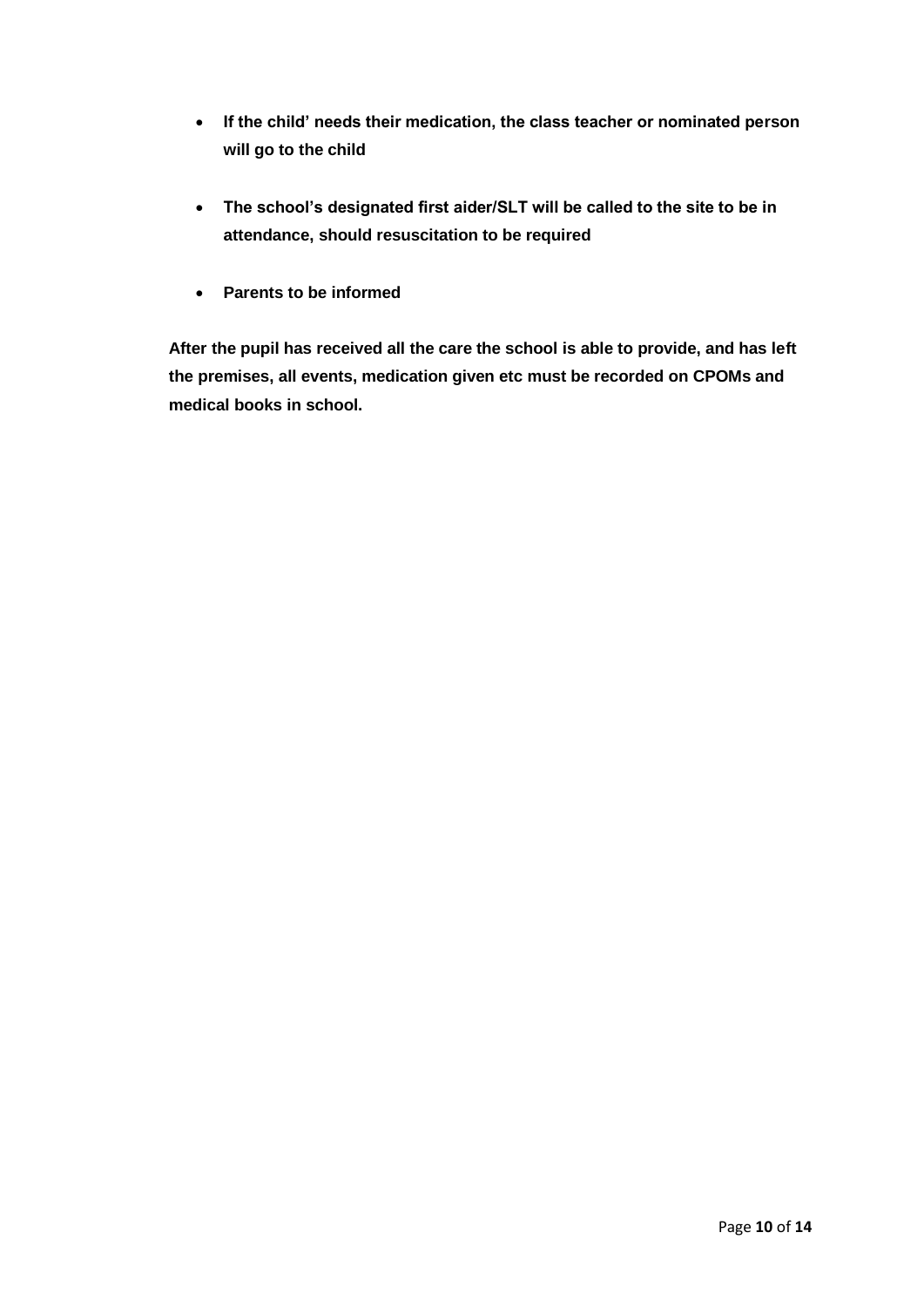## **DETAILS FOR AMBULANCE CONTROL**

Childs Name:

Address:

DOB:

School Address: Green Lane, Rawmarsh, Rotherham, S62 6JY

School Telephone 01709 710270

## STATE THAT:

- The child has a PROTOCOL with (name the hospital) if this is in place
- The child has a condition (if this is applicable refer to child's pen portrait)
- What has happened to the child
- What school has done in terms of first aid/medication
- The best entrance to the school
- The ambulance will be met by and where.....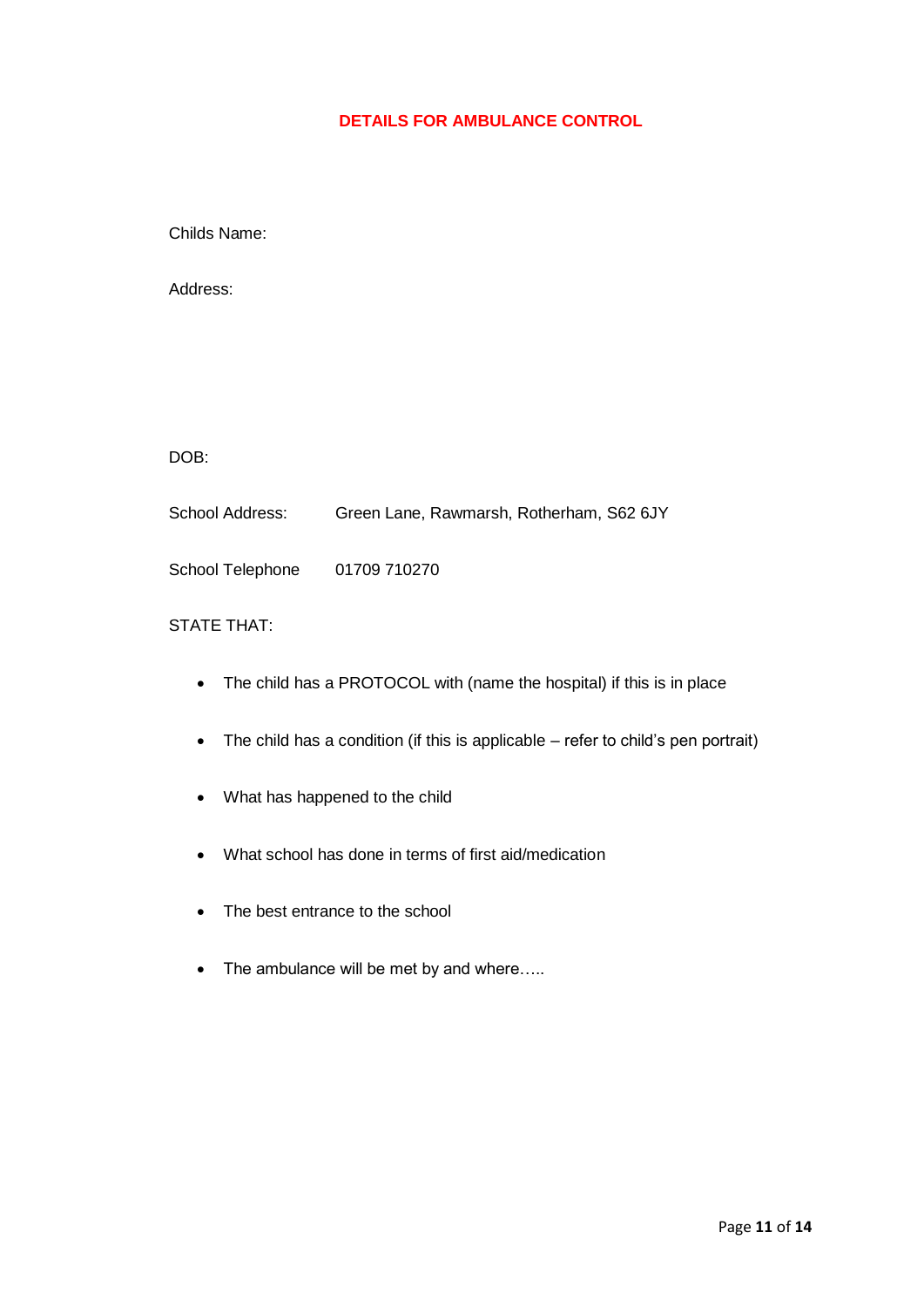Request for school to administer medication

Example form for parents/carers to complete if they wish school to administer medication

The school will not give your child medicine unless you complete and sign this form and the Head teacher has agreed that school staff can administer the medication.

| <b>DETAILS OF STUDENT</b>                                                                                             |                                                                                  |  |  |  |  |
|-----------------------------------------------------------------------------------------------------------------------|----------------------------------------------------------------------------------|--|--|--|--|
|                                                                                                                       |                                                                                  |  |  |  |  |
|                                                                                                                       |                                                                                  |  |  |  |  |
|                                                                                                                       |                                                                                  |  |  |  |  |
|                                                                                                                       |                                                                                  |  |  |  |  |
| Male/Female                                                                                                           |                                                                                  |  |  |  |  |
|                                                                                                                       |                                                                                  |  |  |  |  |
| <b>MEDICATION</b>                                                                                                     |                                                                                  |  |  |  |  |
|                                                                                                                       | Name/type of medication (as describe on the container/bottle):__________________ |  |  |  |  |
|                                                                                                                       | For how long will your child take this medication: _____________________________ |  |  |  |  |
|                                                                                                                       |                                                                                  |  |  |  |  |
|                                                                                                                       | Full directions for use (dosage and method): ___________________________________ |  |  |  |  |
|                                                                                                                       |                                                                                  |  |  |  |  |
|                                                                                                                       |                                                                                  |  |  |  |  |
| Self Adminster: <u>Communications</u> and Communications and Communications and Communications and Communications and |                                                                                  |  |  |  |  |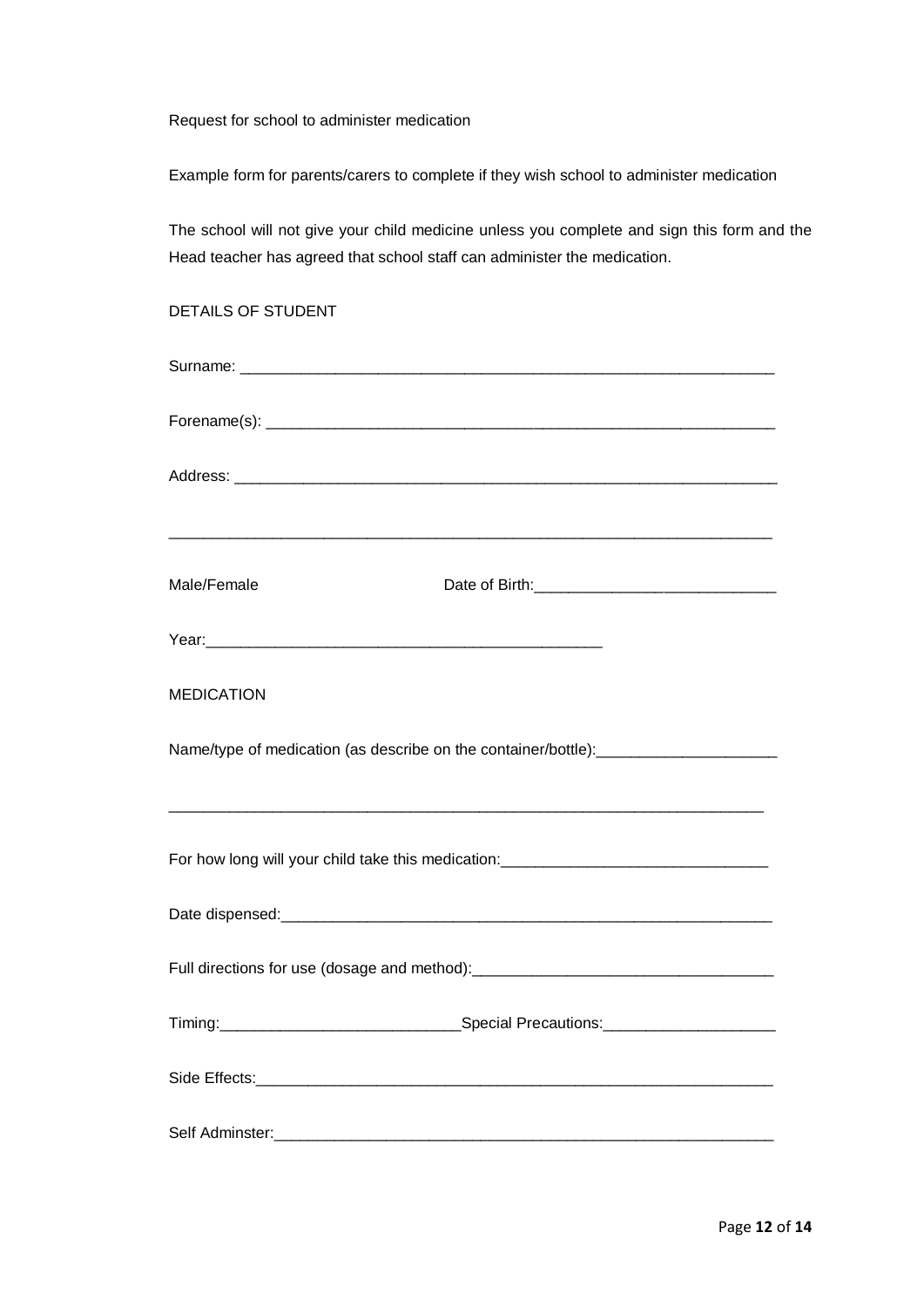## CONTACT DETAILS

| I understand that I must deliver the medicine personal to (office staff) and accept that this is a<br>service, which the school is not obliged to undertake. |  |
|--------------------------------------------------------------------------------------------------------------------------------------------------------------|--|
|                                                                                                                                                              |  |
|                                                                                                                                                              |  |
|                                                                                                                                                              |  |